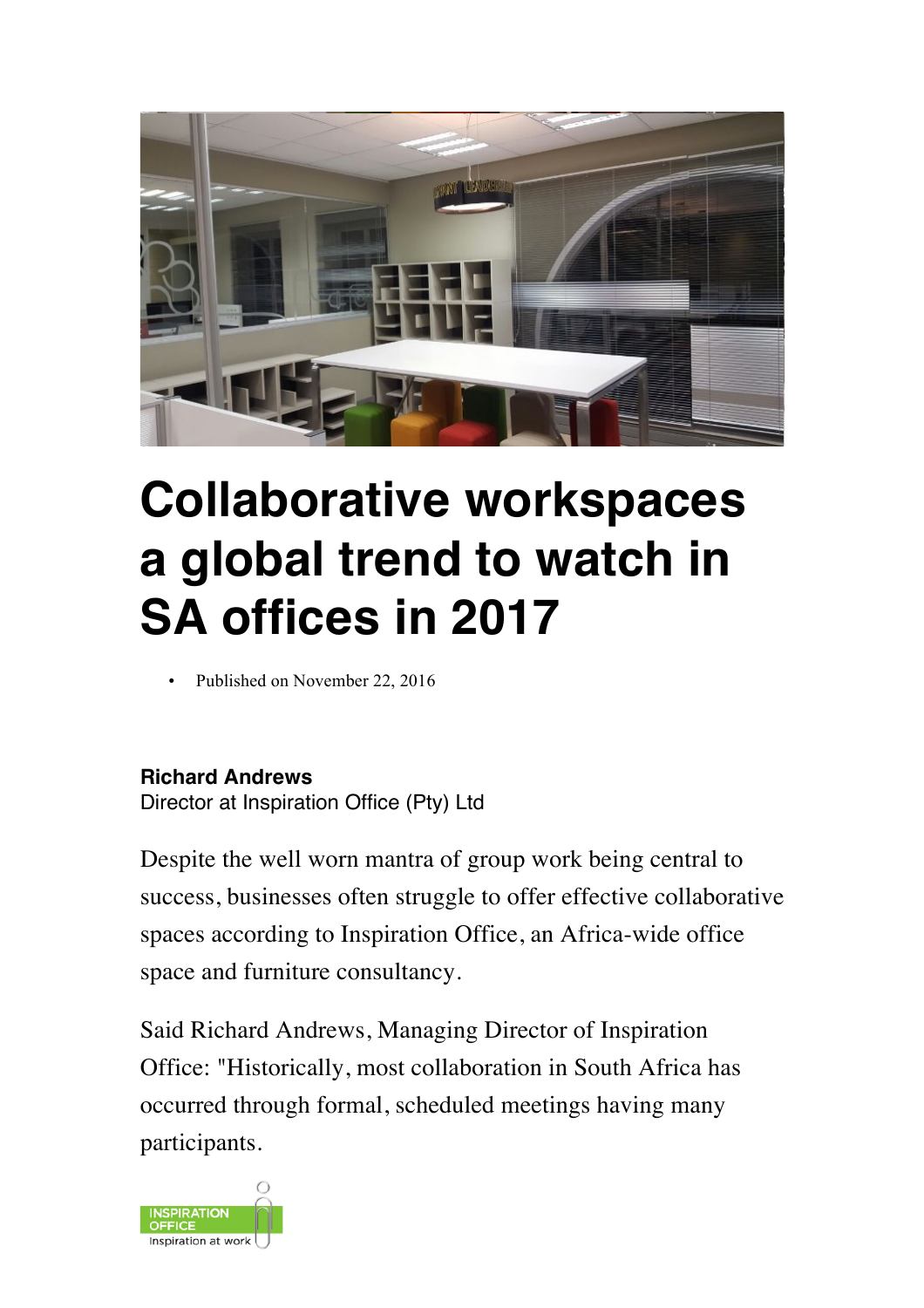"As a result, organisations have had years of experience building conference rooms and other formal meeting spaces. These spaces were designed to facilitate large group work processes, efficient client exchanges of information and decision making."

Andrews noted however that the need for innovation, improved productivity and particularly speedy decision making are the principal drivers behind the change towards collaborative, less structured workspaces.

"This is especially true when you consider 70% of great, innovative ideas at work come from people collaborating," Andrews noted. "The search for competitive advantage through innovation and effective decision-making has led many organisations to highly value group-oriented work and workspaces."

Today's collaborative spaces fall short of expectations, driven by a lack of spaces to support the most valued types of collaboration, and a lack of adaptability of both furnishings and technology within the spaces.

"While the most highly prized collaborations are informal in nature, they need to be supported with the right design characteristics such as convenient location, support for social and small group work interactions, and casual look and feel," Andrews added.

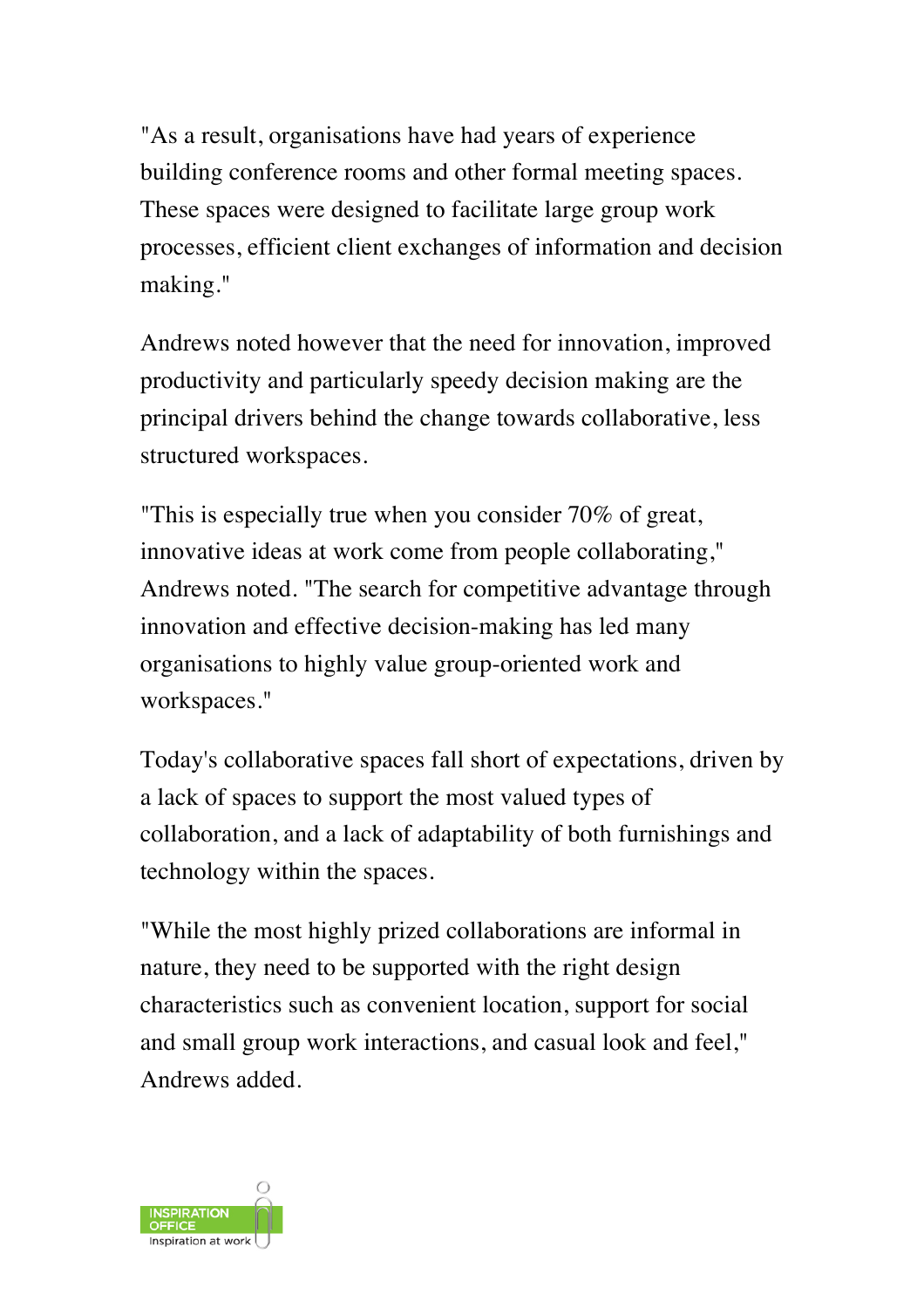Most organisations consider the social component of work separate from "work" spaces. To foster social interaction, some copy the obvious characteristics of successful public spaces (the cafe, bar, market, lounge) mistakenly hoping that the variety of social interactions occurring in the public versions of these spaces will translate to a business setting.

However, organisations have few insights into supporting innovation other than to encourage as much interaction as possible and "wait for the magic to happen." Organisations know their group spaces are underperforming, but do not know how to respond.

Andrews said that while the trend to establish comfortable, informal collaborative spaces within offices has taken hold in Europe and particularly in the US over the past few years, and to some degree in South Africa, he expects the trend to accelerate here in 2017.

"The economy is sluggish and adding a collaborative space in an unused office area means you can enhance office facilities without taking on extra spaces and bumping up the rent or spending a lot on expensive office reconfiguration.

"Another advantage is because these spaces typically consist of things like screened off areas, perch tables with high stools, booths with comfortable ottomans and chairs, they are easy to move to a new office."